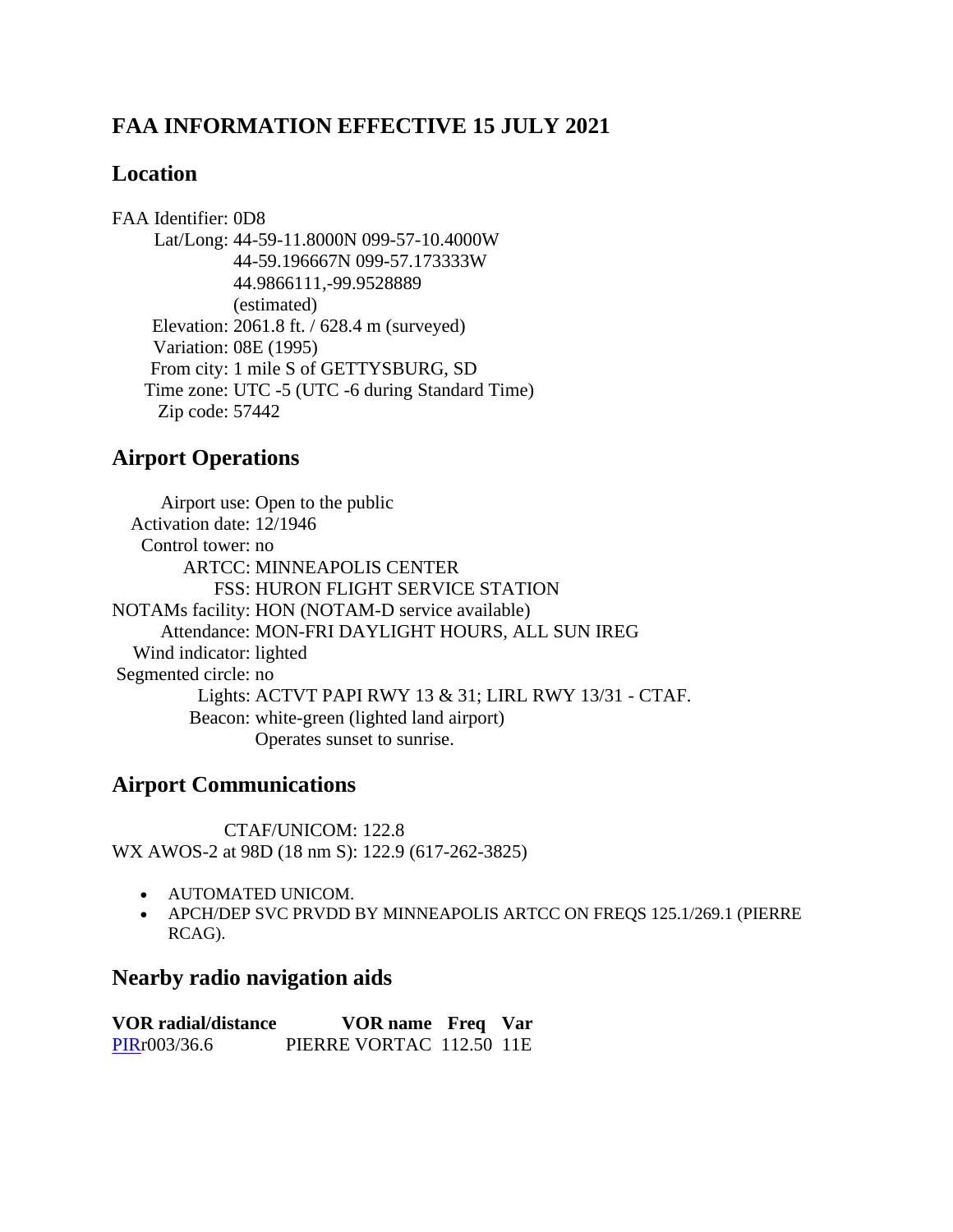### **Airport Services**

Fuel available: 100LL JET-A Parking: hangars and tiedowns Airframe service: MINOR Powerplant service: MINOR Bottled oxygen: NONE Bulk oxygen: NONE

### **Runway Information**

#### **Runway 13/31**

|                                             | Dimensions: 4400 x 75 ft. / 1341 x 23 m             |                                 |
|---------------------------------------------|-----------------------------------------------------|---------------------------------|
|                                             | Surface: asphalt, in fair condition                 |                                 |
| Weight bearing capacity: Single wheel: 12.5 |                                                     |                                 |
| Runway edge lights: low intensity           |                                                     |                                 |
|                                             | <b>RUNWAY 13</b>                                    | <b>RUNWAY 31</b>                |
|                                             | Latitude: 44-59.454400N                             | 44-58.873498N                   |
|                                             | Longitude: 099-57.400583W                           | 099-56.791770W                  |
| Elevation: 2058.8 ft.                       |                                                     | 2054.5 ft.                      |
| Traffic pattern: left                       |                                                     | left                            |
|                                             | Runway heading: 135 magnetic, 143 true              | 315 magnetic, 323 true          |
|                                             | Markings: nonprecision, in fair condition           | nonprecision, in fair condition |
|                                             | Visual slope indicator: 2-light PAPI on left (3.00) | 2-light PAPI on left (3.00)     |
|                                             | degrees glide path)                                 | degrees glide path)             |
| Runway end identifier lights: no            |                                                     | no                              |
| Touchdown point: yes, no lights             |                                                     | yes, no lights                  |

#### **Runway 4/22**

| Dimensions: 2485 x 155 ft. / 757 x 47 m |                                                               |                  |  |  |
|-----------------------------------------|---------------------------------------------------------------|------------------|--|--|
| Surface: turf, in good condition        |                                                               |                  |  |  |
|                                         | Runway edge markings: 04/22 MKD WITH BLACK AND W CONES.       |                  |  |  |
|                                         | <b>RUNWAY 4</b>                                               | <b>RUNWAY 22</b> |  |  |
|                                         | Latitude: 44-59.134245N                                       | 44-59.378563N    |  |  |
|                                         | Longitude: 099-57.539552W                                     | 099-57.077493W   |  |  |
| Elevation: 2049.1 ft.                   |                                                               | 2061.6 ft.       |  |  |
| Traffic pattern: left                   |                                                               | left             |  |  |
|                                         | Runway heading: 045 magnetic, 053 true 225 magnetic, 233 true |                  |  |  |
| Runway end identifier lights: no        |                                                               | no               |  |  |
| Touchdown point: yes, no lights         |                                                               | yes, no lights   |  |  |

## **Airport Ownership and Management from official FAA records**